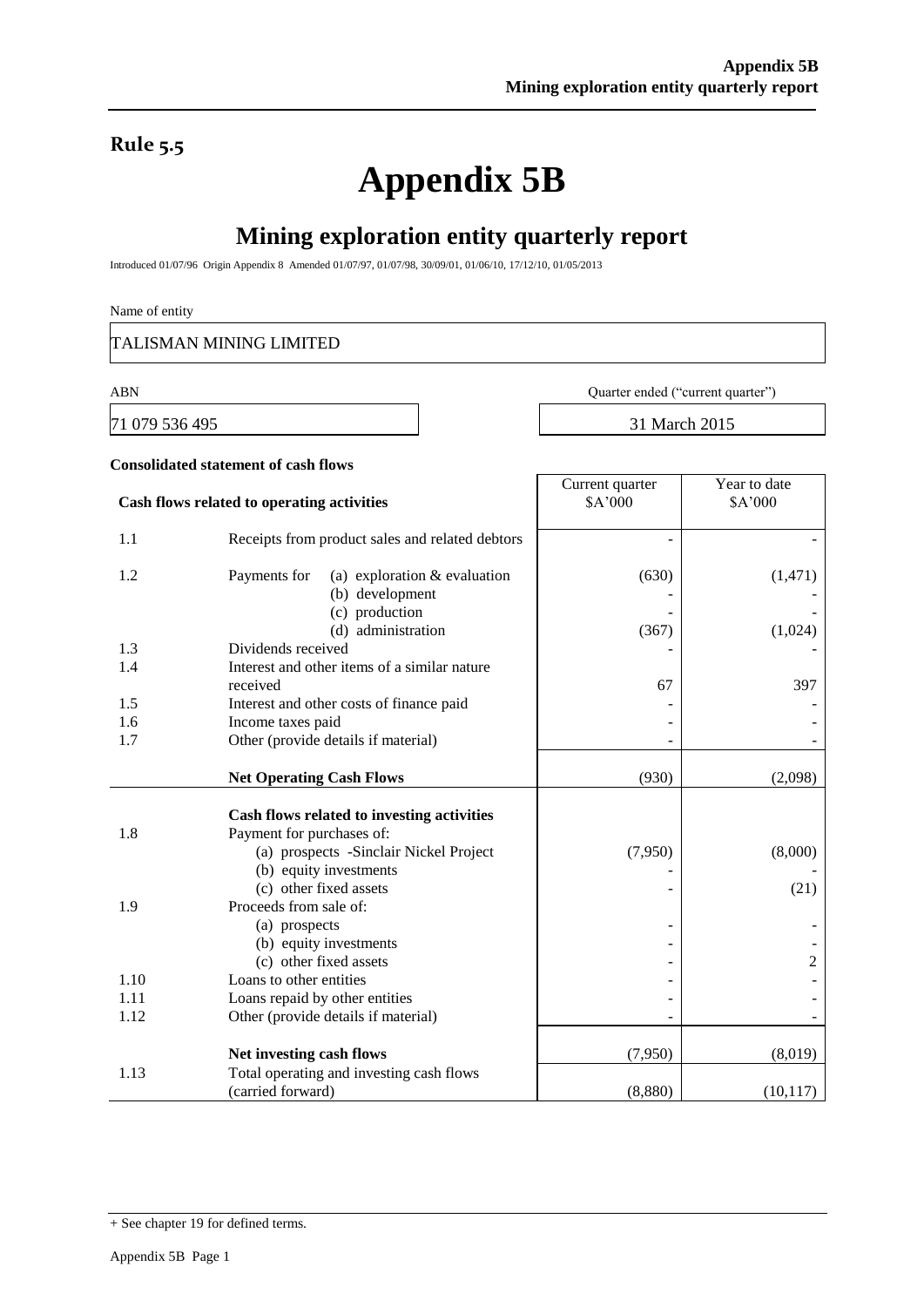| 1.13 | Total operating and investing cash flows      | (8,880) | (10, 117) |
|------|-----------------------------------------------|---------|-----------|
|      | (brought forward)                             |         |           |
|      |                                               |         |           |
|      | Cash flows related to financing activities    |         |           |
| 1.14 | Proceeds from issues of shares, options, etc. | -       |           |
| 1.15 | Proceeds from sale of forfeited shares        | -       |           |
| 1.16 | Proceeds from borrowings                      | ۰       |           |
| 1.17 | Repayment of borrowings                       |         |           |
| 1.18 | Dividends paid                                |         |           |
| 1.19 | Other (provide details if material)           |         |           |
|      | Net financing cash flows                      |         |           |
|      |                                               |         |           |
|      | Net increase (decrease) in cash held          | (8,880) | (10, 117) |
| 1.20 | Cash at beginning of quarter/year to date     | 14,815  | 16,052    |
| 1.21 | Exchange rate adjustments to item 1.20        |         |           |
| 1.22 | Cash at end of quarter                        | 5,935   | 5,935     |

#### **Payments to directors of the entity and associates of the directors, related entities of the entity and associates of the related entities**

|      |                                                                  | Current quarter<br>\$A'000 |
|------|------------------------------------------------------------------|----------------------------|
| 1.23 | Aggregate amount of payments to the parties included in item 1.2 | 267                        |
| 1.24 | Aggregate amount of loans to the parties included in item 1.10   |                            |

1.25 Explanation necessary for an understanding of the transactions

Remuneration to Directors including payments relating to resignation of G. Cameron.

#### **Non-cash financing and investing activities**

2.1 Details of financing and investing transactions which have had a material effect on consolidated assets and liabilities but did not involve cash flows

N/A

2.2 Details of outlays made by other entities to establish or increase their share in projects in which the reporting entity has an interest

N/A

<sup>+</sup> See chapter 19 for defined terms.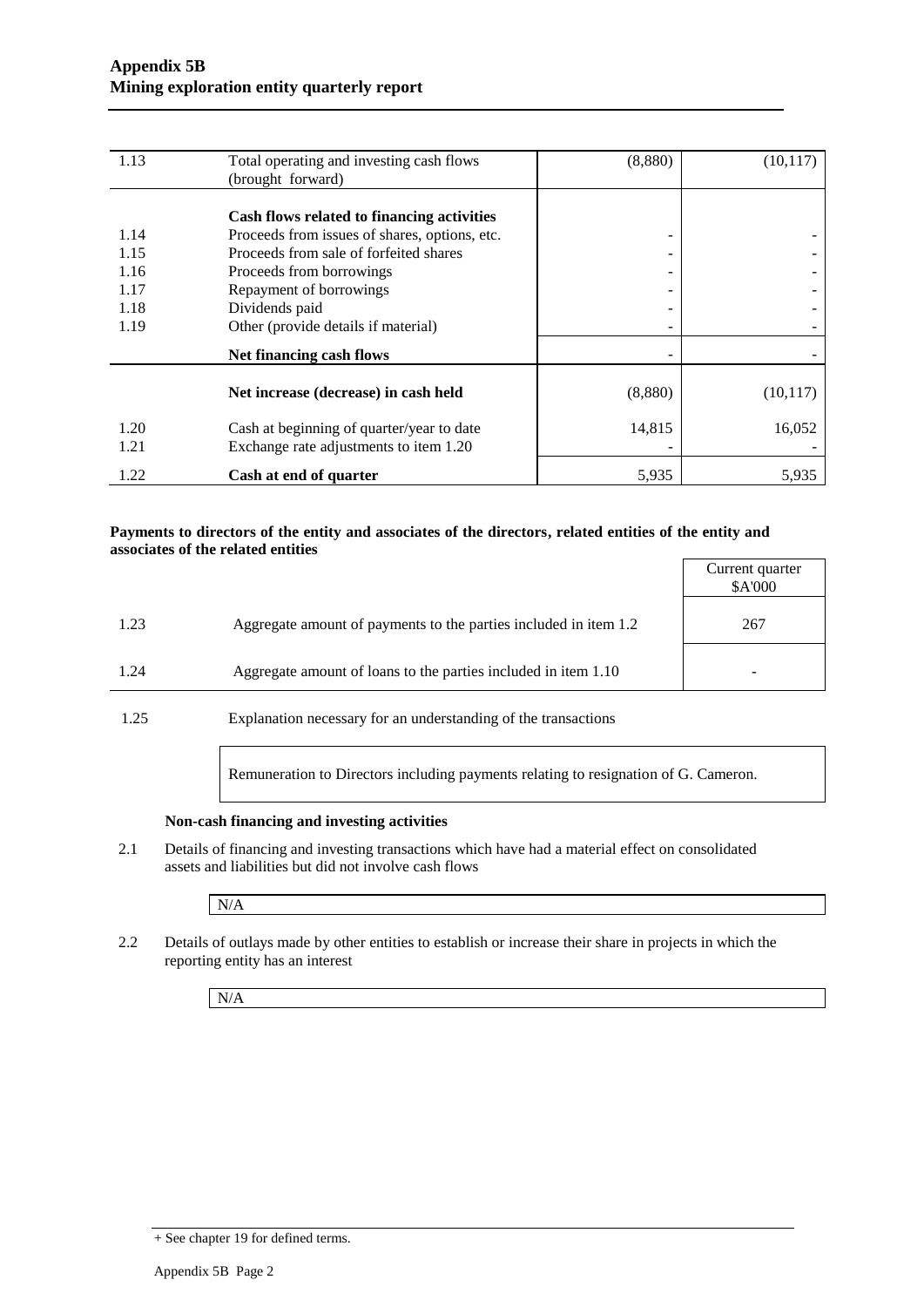#### **Financing facilities available**

*Add notes as necessary for an understanding of the position.*

|     |                             | Amount available<br>\$A'000  | Amount used<br>\$A'000   |
|-----|-----------------------------|------------------------------|--------------------------|
| 3.1 | Loan facilities             | $\qquad \qquad \blacksquare$ | $\overline{\phantom{a}}$ |
| 3.2 | Credit standby arrangements | -                            |                          |

#### **Estimated cash outflows for next quarter**

| 4.1<br>Exploration and evaluation<br>750* |  |
|-------------------------------------------|--|
|                                           |  |
| 4.2<br>Development                        |  |
| 4.3<br>Production<br>-                    |  |
| 4.4<br>Administration<br>750**            |  |
| <b>Total</b><br>1,500                     |  |

*\*Includes ~\$0.4 million payment of rent and rates which also includes reimbursement of rent and rates paid by Xstrata Nickel operations for the period 4 February 2015 to 30 June 2015.*

*\*\*Includes \$0.5million payment for Stamp Duty associated with acquisition of the Sinclair Nickel Project.*

#### **Reconciliation of cash**

| Reconciliation of cash at the end of the quarter (as<br>shown in the consolidated statement of cash flows) to<br>the related items in the accounts is as follows. |                                                  | Current quarter<br>\$A'000 | Previous quarter<br>\$A'000 |  |
|-------------------------------------------------------------------------------------------------------------------------------------------------------------------|--------------------------------------------------|----------------------------|-----------------------------|--|
| 5.1                                                                                                                                                               | Cash on hand and at bank                         | 855                        | 8,335                       |  |
| 5.2                                                                                                                                                               | Deposits at call                                 | 5,080                      | 6,480                       |  |
| 5.3                                                                                                                                                               | Bank overdraft                                   |                            |                             |  |
| 5.4                                                                                                                                                               | Other (provide details)                          |                            |                             |  |
|                                                                                                                                                                   | <b>Total: cash at end of quarter</b> (item 1.22) | 5,935                      | 14,815                      |  |

<sup>+</sup> See chapter 19 for defined terms.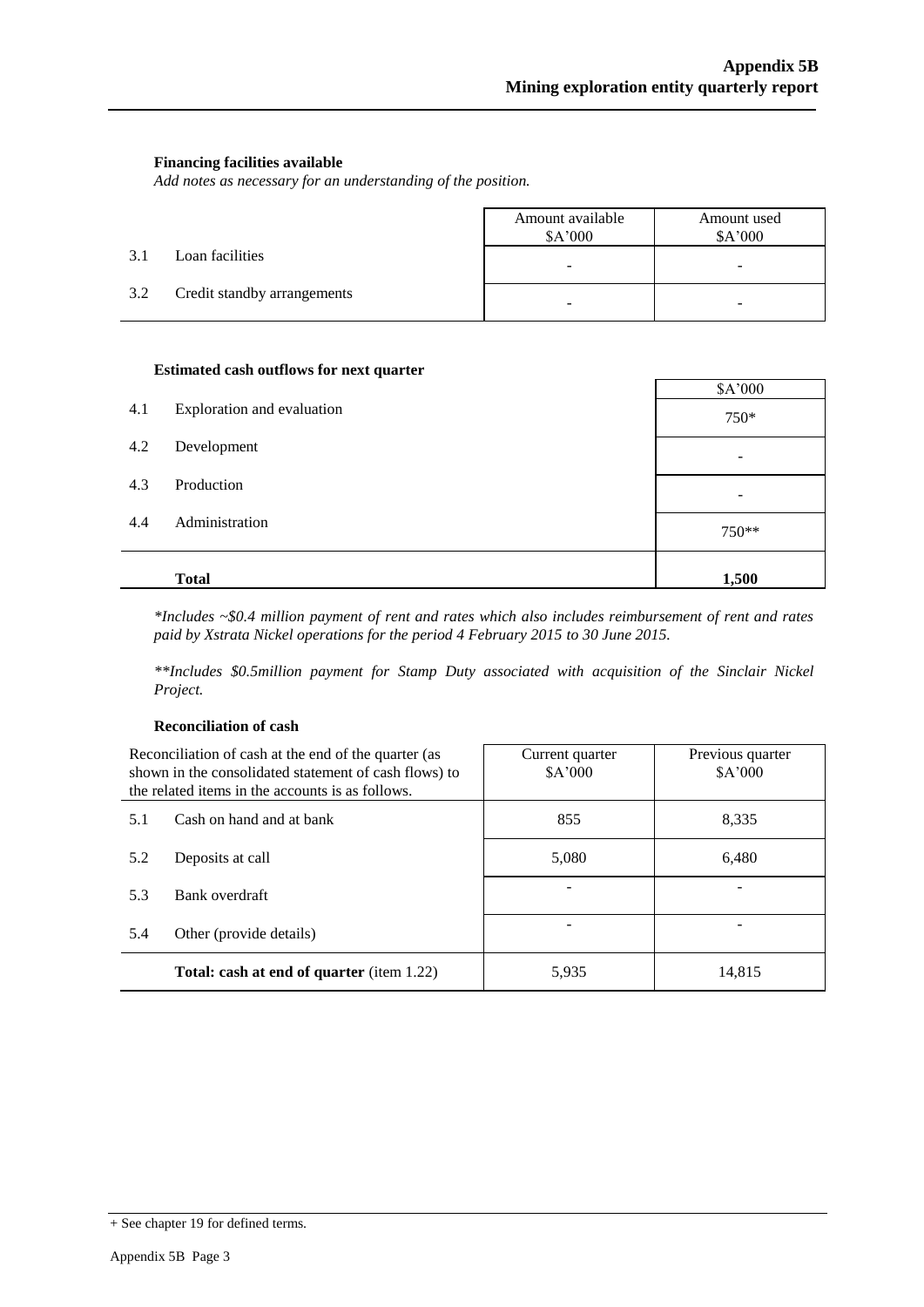#### **Changes in interests in mining tenements**

|     |                         | Tenement reference | Nature of interest            | Interest at  | Interest at |
|-----|-------------------------|--------------------|-------------------------------|--------------|-------------|
|     |                         |                    | (note (2))                    | beginning of | end of      |
|     |                         |                    |                               | quarter      | quarter     |
| 6.1 | Interests in mining     |                    |                               |              |             |
|     | tenements relinquished, |                    |                               |              |             |
|     | reduced or lapsed       |                    |                               |              |             |
|     |                         |                    |                               |              |             |
|     |                         |                    |                               |              |             |
| 6.2 | Interests in mining     |                    |                               |              |             |
|     | tenements acquired or   | <b>Sinclair</b>    |                               |              |             |
|     | increased               | E36/650            |                               | 0%           | 100%        |
|     |                         | E37/538            |                               | 0%           | 100%        |
|     |                         | E37/903            |                               | 0%           | 100%        |
|     |                         | E37/1012           |                               | $0\%$        | 100%        |
|     |                         | L36/198            | Talisman entered into a       | $0\%$        | 100%        |
|     |                         | L37/175            | binding agreement to          | $0\%$        | 100%        |
|     |                         | M36/444            | acquire the Sinclair          | 0%           | 100%        |
|     |                         | M36/445            | Nickel Project and            | 0%           | 100%        |
|     |                         | M36/446            | associated tenements          | 0%           | 100%        |
|     |                         | M37/362            | from Xstrata Nickel           | 0%           | 100%        |
|     |                         | M37/383            | <b>Australasia Operations</b> | 0%           | 100%        |
|     |                         | M37/384            | on 21 October 2014            | 0%           | 100%        |
|     |                         | M37/385            |                               | 0%           | 100%        |
|     |                         | M37/386            | The transaction               | 0%           | 100%        |
|     |                         | M37/424            | completed on 4                | 0%           | 100%        |
|     |                         | M37/426            | February 2015                 | 0%           | 100%        |
|     |                         | M37/427            |                               | 0%           | 100%        |
|     |                         | M37/590            | Talisman paid                 | 0%           | 100%        |
|     |                         | M37/692            | assessable stamp duty         | 0%           | 100%        |
|     |                         | M37/735            | on the tenements and          | 0%           | 100%        |
|     |                         | M37/816            | registered the transfer       | 0%           | 100%        |
|     |                         | M37/818            | of title with the WA          | 0%           | 100%        |
|     |                         | M37/819            | DMP on 10 April 2015          | 0%           | 100%        |
|     |                         | M37/1063           |                               | 0%           | 100%        |
|     |                         | M37/1089           | As at the end of April        | 0%           | 100%        |
|     |                         | M37/1090           | 2015 transfer of title of     | 0%           | 100%        |
|     |                         | M37/1126           | the majority of               | 0%           | 100%        |
|     |                         | M37/1127           | tenements had                 | 0%           | 100%        |
|     |                         | M37/1136           | completed                     | $0\%$        | 100%        |
|     |                         | M37/1137           |                               | $0\%$        | 100%        |
|     |                         | M37/1148           |                               | $0\%$        | 100%        |
|     |                         | M37/1168           |                               | $0\%$        | 100%        |
|     |                         | M37/1223           |                               | $0\%$        | 100%        |
|     |                         | M37/1275           |                               | $0\%$        | 100%        |
|     |                         | P37/7228           |                               | $0\%$        | 100%        |
|     |                         | P37/7233           |                               | $0\%$        | 100%        |
|     |                         |                    |                               |              |             |
|     |                         |                    |                               |              |             |

<sup>+</sup> See chapter 19 for defined terms.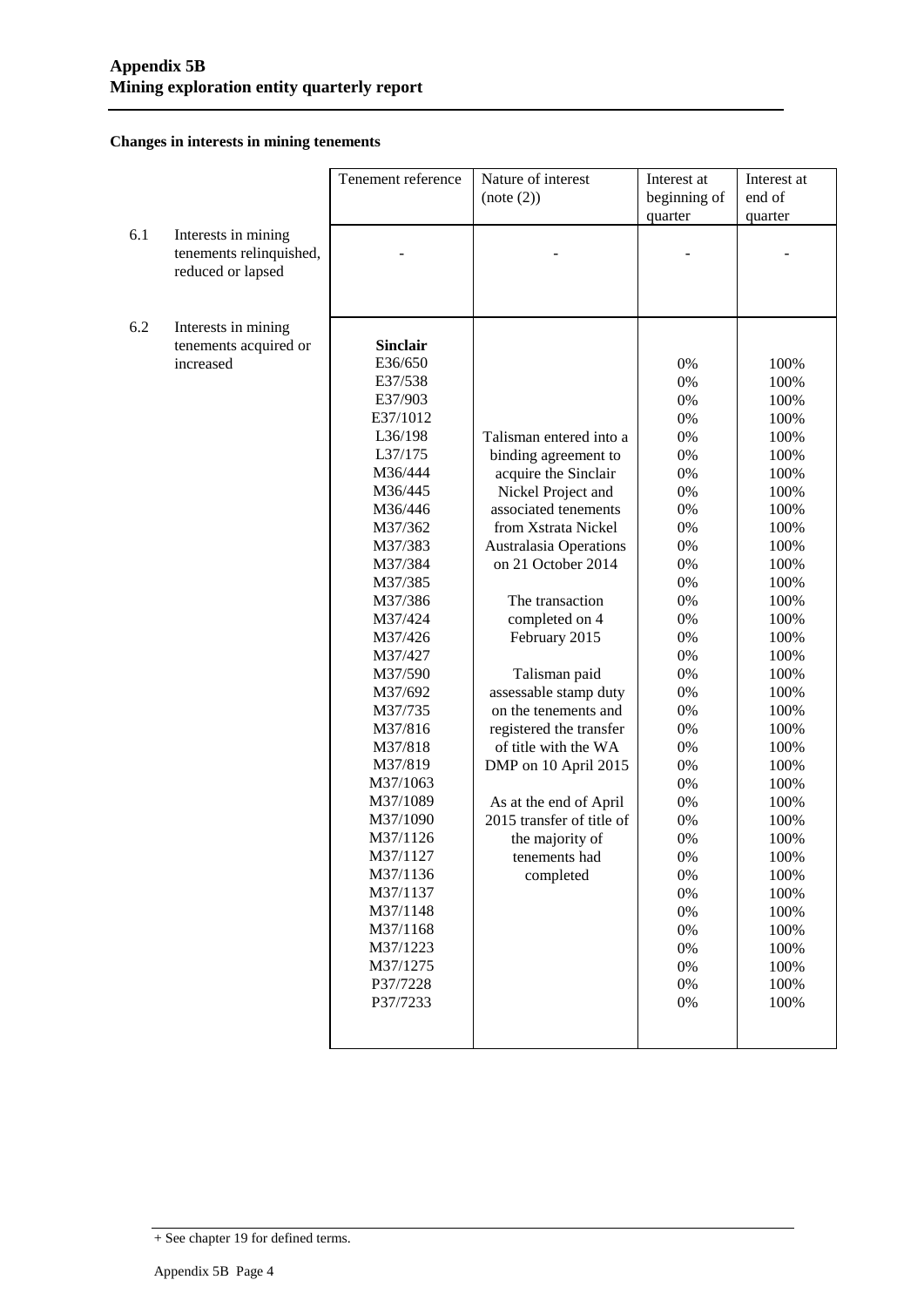#### **Issued and quoted securities at end of current quarter**

*Description includes rate of interest and any redemption or conversion rights together with prices and dates.*

|     |     |                                                                                                                                      | Total number                                                                                                                                                                                                  | Number<br>quoted | Issue price per<br>security (see<br>note 3) (cents)                                                                                                                                                          | Amount paid up per<br>security (see note 3)<br>(cents)                                                                                                                                                                                                                                |
|-----|-----|--------------------------------------------------------------------------------------------------------------------------------------|---------------------------------------------------------------------------------------------------------------------------------------------------------------------------------------------------------------|------------------|--------------------------------------------------------------------------------------------------------------------------------------------------------------------------------------------------------------|---------------------------------------------------------------------------------------------------------------------------------------------------------------------------------------------------------------------------------------------------------------------------------------|
|     | 7.1 | Preference<br><sup>+</sup> securities<br>(description)                                                                               |                                                                                                                                                                                                               |                  |                                                                                                                                                                                                              |                                                                                                                                                                                                                                                                                       |
|     | 7.2 | Changes during quarter<br>(a) Increases through<br>issues<br>(b) Decreases through<br>returns of capital, buy-<br>backs, redemptions |                                                                                                                                                                                                               |                  |                                                                                                                                                                                                              |                                                                                                                                                                                                                                                                                       |
|     | 7.3 | <sup>+</sup> Ordinary securities                                                                                                     | 131,538,627                                                                                                                                                                                                   | 131,538,627      |                                                                                                                                                                                                              |                                                                                                                                                                                                                                                                                       |
|     | 7.4 | Changes during quarter<br>(a) Increases through<br>issues<br>(b) Decreases through<br>returns of capital, buy-<br>backs              |                                                                                                                                                                                                               |                  |                                                                                                                                                                                                              |                                                                                                                                                                                                                                                                                       |
|     | 7.5 | <sup>+</sup> Convertible<br>debt securities<br>(description)                                                                         |                                                                                                                                                                                                               |                  |                                                                                                                                                                                                              |                                                                                                                                                                                                                                                                                       |
|     | 7.6 | Changes during quarter<br>(a) Increases through<br>issues<br>(b) Decreases through<br>securities matured,<br>converted               |                                                                                                                                                                                                               |                  |                                                                                                                                                                                                              |                                                                                                                                                                                                                                                                                       |
| 7.7 |     | <b>Options</b> (description<br>and conversion factor)                                                                                | 250,000<br>250,000<br>250,000<br>250,000<br>150,000<br>175,000<br>175,000<br>562,500<br>562,500<br>562,500<br>562,500<br>750,000<br>750,000<br>750,000<br>750,000<br>125,000<br>125,000<br>125,000<br>125,000 |                  | Exercise price<br>\$1.02<br>\$1.13<br>\$1.41<br>\$1.53<br>\$0.40<br>\$0.50<br>\$0.60<br>\$0.43<br>\$0.51<br>\$0.60<br>\$0.69<br>\$0.41<br>\$0.49<br>\$0.56<br>\$0.64<br>\$0.40<br>\$0.50<br>\$0.60<br>\$0.70 | Expiry date<br>31/07/2015<br>31/07/2015<br>31/07/2015<br>31/07/2015<br>30/09/2016<br>30/09/2016<br>30/09/2016<br>31/10/2016<br>31/10/2016<br>31/10/2016<br>31/10/2016<br>31/10/2017<br>31/10/2017<br>31/10/2017<br>31/10/2017<br>01/03/2018<br>01/03/2018<br>01/03/2018<br>01/03/2018 |

<sup>+</sup> See chapter 19 for defined terms.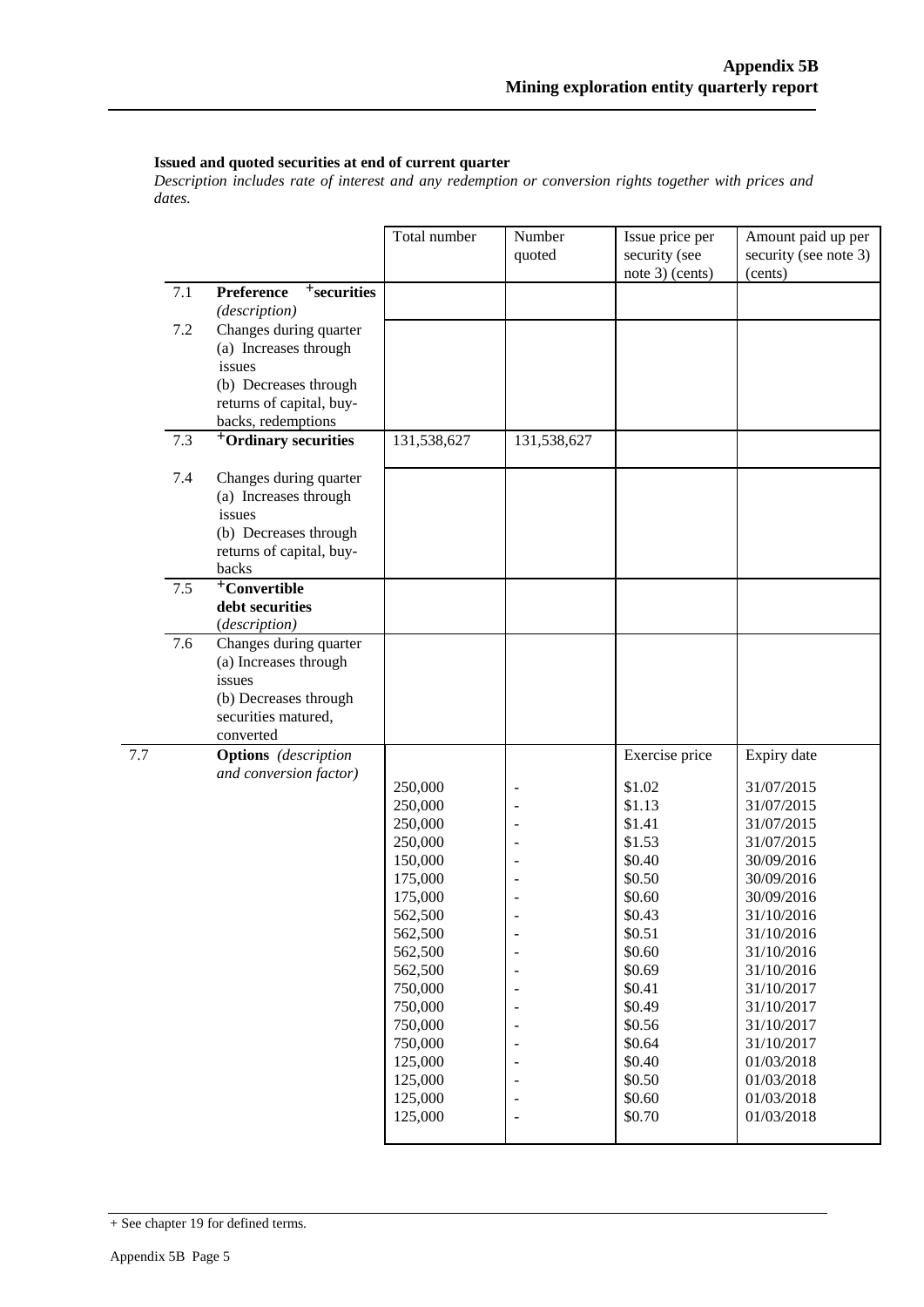| 7.8  | Issued during quarter           | 150,000                  |                              | \$0.40 | 30/09/2016 |
|------|---------------------------------|--------------------------|------------------------------|--------|------------|
|      |                                 | 175,000                  | $\overline{\phantom{a}}$     | \$0.50 | 30/09/2016 |
|      |                                 | 175,000                  | $\qquad \qquad \blacksquare$ | \$0.60 | 30/09/2016 |
|      |                                 | 125,000                  | $\overline{\phantom{a}}$     | \$0.40 | 01/03/2018 |
|      |                                 | 125,000                  | $\overline{\phantom{a}}$     | \$0.50 | 01/03/2018 |
|      |                                 | 125,000                  | $\overline{\phantom{a}}$     | \$0.60 | 01/03/2018 |
|      |                                 | 125,000                  | $\overline{\phantom{a}}$     | \$0.70 | 01/03/2018 |
|      |                                 |                          |                              |        |            |
| 7.9  | Exercised during quarter        | $\overline{\phantom{a}}$ |                              | ÷      | ۰          |
|      |                                 |                          |                              |        |            |
|      |                                 |                          |                              |        |            |
| 7.10 | Expired during quarter          |                          |                              |        |            |
| 7.11 | <b>Debentures</b>               |                          |                              |        |            |
|      | <i>(totals only)</i>            |                          |                              |        |            |
| 7.12 | <b>Unsecured notes (totals)</b> | $\blacksquare$           |                              |        |            |
|      | <i>only</i> )                   |                          |                              |        |            |
|      |                                 |                          |                              |        |            |

<sup>+</sup> See chapter 19 for defined terms.